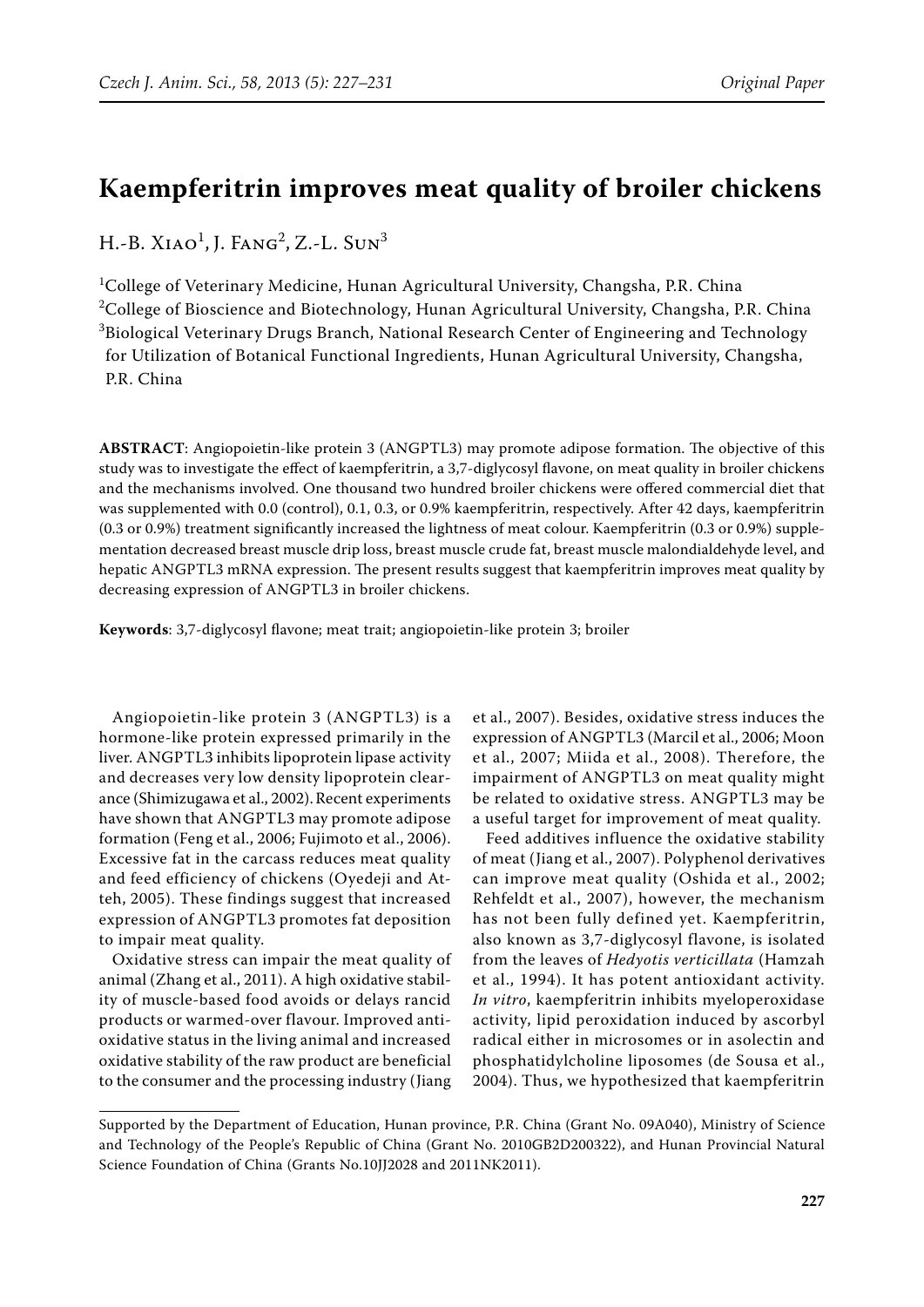improves meat quality by decreasing ANGPTL3 gene expression. In the present study, therefore, we tested the beneficial effect of kaempferitrin on meat quality in broiler chickens.

# **MATERIAL AND METHODS**

#### **Reagents**

Kaempferitrin (purity 98.0%) was purchased from Shanghai Tong Tian Technology Development Co., Ltd. (Shanghai, P.R. China). Other reagents were obtained from Sinopharm Chemical Reagent (Shanghai, P.R. China).

#### **Experimental protocols**

One thousand two hundred male 1-day-old healthy AA broiler chickens were obtained from Hunan Agricultural University. Feed and water were freely available to all birds. The experiments complied with established standards of the Institute of Animal Science, Hunan Agricultural University. Broilers were divided into 4 groups with 6 replicates of 50 birds per replicate pen for each group. Birds were offered commercial diet that was supplemented with 0.0 (control), 0.1, 0.3, or 0.9% kaempferitrin, respectively (Table 1). After 6 weeks, all chickens were fasted overnight. They

Table 1. Composition of diets in the experiments

were slaughtered by bleeding the left jugular vein. Breast muscles and liver were sampled.

#### **Measurement of lipid oxidation**

Eight birds per treatment were killed. Breast meat of carcasses was immediately dissected. 1 g of samples of breast muscle was homogenized within 9 ml of 1.15% KCl. From the solution, 100 µl of homogenate were obtained and incubated at 37°C in 80mM Tris maleate buffer (pH 7.4 ) with 5mM FeSO<sub>4</sub> (to catalyze lipid peroxidation) in a total volume of 1 ml. The 2-thiobarbituric acid was used to measure lipid oxidation according to a previous method (Salih et al., 1987). The 2-thiobarbutric acid reactive substance was expressed in mg of malondialdehyde (MDA) per kg of meat.

#### Analysis of hepatic ANGPTL3 mRNA expression

Real-time PCR was performed to quantify ANGPTL3 mRNA expressions according to the previous methods (Niki and Yokouchi, 2009). Total RNA was extracted from chicken liver using TRIzol reagent. Primers for ANGPTL3 (GenBank Accession Nos. NW\_001471740.2) were as follows: 5'-GCGCAGGAGATGAACCTGAAGA-3' and 5'-GTCGAAAGCTTCTGAGCCGTT-3'.

| Ingredients (g/kg)   | Days $1-14$ | Days 15-42 | Nutrient levels   | Days $1-14$ | Days 15-42 |
|----------------------|-------------|------------|-------------------|-------------|------------|
| Soya oil             | 25.0        | 20.0       | ME (MJ/kg)        | 14.3        | 14.7       |
| Soya HP              | 312.5       | 296.0      | crude fat (%)     | 7.6         | 8.4        |
| Corn                 | 579.3       | 597.5      | crude protein (%) | 22.1        | 21.5       |
| Megafat              | 12.5        | 25.0       | Na(%)             | 0.3         | 0.3        |
| Lysine               | 3.8         | 1.5        | $P(\%)$           | 0.9         | 0.8        |
| Premix <sup>1</sup>  | 62.5        | 60.0       | Ca (%)            | 1.6         | 1.4        |
| Threonine            | 1.3         | -          | $Mg(\%)$          | 0.3         | 0.3        |
| Methionin            | 0.8         | -          |                   |             |            |
| Monocalciumphosphate | 2.5         | -          |                   |             |            |

<sup>1</sup>content per 1 kg diet: sodium 30 g, calcium 196 g, phosphorus 64 g, magnesium 6 g, zinc 1200 mg, iron 2000 mg, copper 400 mg, cobalt 20 mg, manganese 1200 mg, iodine 40 mg, selenium 8 mg, vitamin A 60 mg, thiamin 35 mg, riboflavin 135 mg, pantothenic acid 10 mg, nicotinic acid 1340 mg, pyridoxine 100 mg, biotin 3.350 μg, folic acid 34 mg, cobalamin 670 μg, vitamin C 1300 mg, vitamin D<sub>3</sub> 2 mg, vitamin E 1600 mg, vitamin K 0.50 mg, choline chloride 8400 mg, methionine 30 g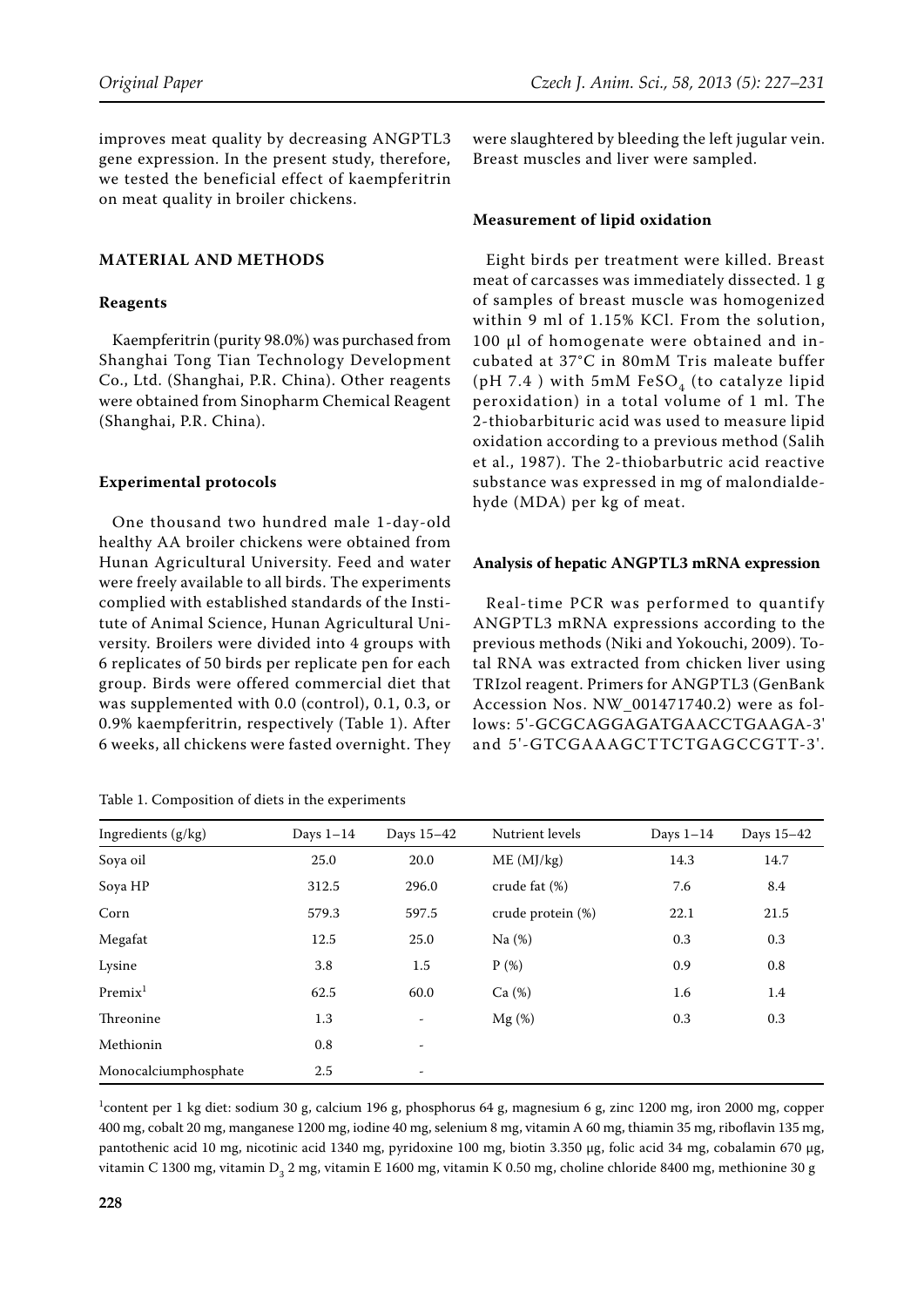Primers for GAPDH (GenBank Accession Nos. NW\_003763490.1) were as follows: 5'-ACGCCAT-CACTATCTTCCAG-5' and 5'-CAGCCTTCAC-TACCCTCTTG-5'.

#### **Measurement of meat quality**

Chicken carcasses were fabricated to remove both breasts (*pectoralis major* and *pectoralis minor*) to calculate breast yield. Fresh colour, drip loss, shear force, pH 45 min postmortem (pH<sub>45</sub>), crude protein, and crude fat of breast muscle were measured using previously described methods (Bianchi et al., 2007; Jiang et al., 2007; Tavárez et al., 2011). Meat colour was determined using Chroma Meter CR-410 (Konica Minolta Co. Ltd., Osaka, Japan) to assess CIE LAB values. Warner-Bratzler shear force was measured with Instron model 4210 (Instron Corp., Canton, USA), crude fat (CF) was measured with extraction in petroleum ether after acidification with 4N HCl solution (Wiseman et al., 1992). After a six-hour extraction of the samples by ethyl ether, crude protein was determined using Kjedahl method (Zvonimir, 2008). The pH value was determined in the right *pectoralis major* by a PHSB-260 Portable PH Meter (Shboqu Co. Ltd., Shanghai, P.R. China).

# **Statistical analysis**

Results are expressed as means ± SE. All statistical analyses were computed using the GLM procedures

|  |  |  | Table 2. Meat quality of breast muscle in chickens |  |
|--|--|--|----------------------------------------------------|--|
|--|--|--|----------------------------------------------------|--|

of SPSS software (Version15.0, 2012). A software program using Duncan's multiple range tests to compare treatment means was used. Correlations between parameters were examined using Pearson's correlation analysis. The significance level was chosen as *P* < 0.05.

#### **RESULTS**

Table 2 summarizes muscle MDA production. Kaempferitrin (0.1%) treatment did not significantly attenuated breast muscle MDA generation in broiler chickens. Breast MDA level in broiler chickens was decreased by kaempferitrin (0.3 or 0.9%) administration (*P* < 0.05 or *P* < 0.01).

Expression of hepatic ANGPTL3 mRNA is presented in Figure 1. After treatment with kaempferitrin (0.3 or 0.9%), ANGPTL3 mRNA expression in the liver from broiler chickens was markedly down regulated (*P* < 0.05 or *P* < 0.01).

Meat quality parameters are given in Table 2. Kaempferitrin (0.3 or 0.9%) decreased drip loss of breast muscle, reduced crude fat of breast muscle, increased the lightness of meat colour in broiler chicken (*P* < 0.05 or *P* < 0.01) (Table 2). However, kaempferitrin (0.1, 0.3, 0.9%) treatment had no significant effect on the values of shear force, crude protein, crude fat, and  $pH_{45}$  ( $P > 0.05$ ).

Pearson's correlation analysis showed a significantly positive correlation between the drip loss and expression of ANGPTL3 mRNA in broiler chickens (*r* = 0.689, *P* = 0.007), whereas the light-

| Item <sup>1</sup>              | Kaempferitrin (%) |                  |                               |                               |  |  |
|--------------------------------|-------------------|------------------|-------------------------------|-------------------------------|--|--|
|                                | 0.0               | 0.1              | 0.3                           | 0.9                           |  |  |
| Lightness                      | $48.54 \pm 1.42$  | $50.61 \pm 2.52$ | $53.99 \pm 1.87$ <sup>*</sup> | $57.25 \pm 1.70$              |  |  |
| Redness                        | $1.50 \pm 0.72$   | $1.51 \pm 0.87$  | $1.56 \pm 0.67$               | $1.49 \pm 0.87$               |  |  |
| Yellowness                     | $11.83 \pm 0.05$  | $12.11 \pm 0.06$ | $12.22 \pm 0.07$              | $12.36 \pm 0.08$              |  |  |
| Drip $loss (\%)$               | $1.75 \pm 0.02$   | $1.62 \pm 0.04$  | $1.42 \pm 0.03$ <sup>*</sup>  | $1.28 \pm 0.02$ <sup>**</sup> |  |  |
| Shear force (kg)               | $2.68 \pm 0.29$   | $2.71 \pm 0.32$  | $2.73 \pm 0.33$               | $2.66 \pm 0.27$               |  |  |
| Crude protein (%)              | $22.76 \pm 6.46$  | $22.56 \pm 6.21$ | $23.99 \pm 7.22$              | $24.13 \pm 6.62$              |  |  |
| Crude fat (%)                  | $1.38 \pm 0.19$   | $1.26 \pm 0.17$  | $1.16 \pm 0.22$               | $1.02 \pm 0.23$ <sup>*</sup>  |  |  |
| $pH_{45}$                      | $5.63 \pm 0.69$   | $5.56 \pm 0.62$  | $5.62 \pm 0.63$               | $5.48 \pm 0.49$               |  |  |
| Malondialdehyde (mg/kg tissue) | $0.22 \pm 0.03$   | $0.19 \pm 0.01$  | $0.16 \pm 0.03$ <sup>*</sup>  | $0.12 \pm 0.02$ <sup>**</sup> |  |  |

1 lightness, redness, yellowness measured 24 h postmortem; dip loss is expressed as a percentage of *Pectoralis major* muscle weight 24 h postmortem,  $pH_{45}$  = muscle pH 45 min postmortem

data presented as means, *n* = 120 per treatment

 $^{\ast}P < 0.05, ^{\ast\ast}P < 0.01$  compared with control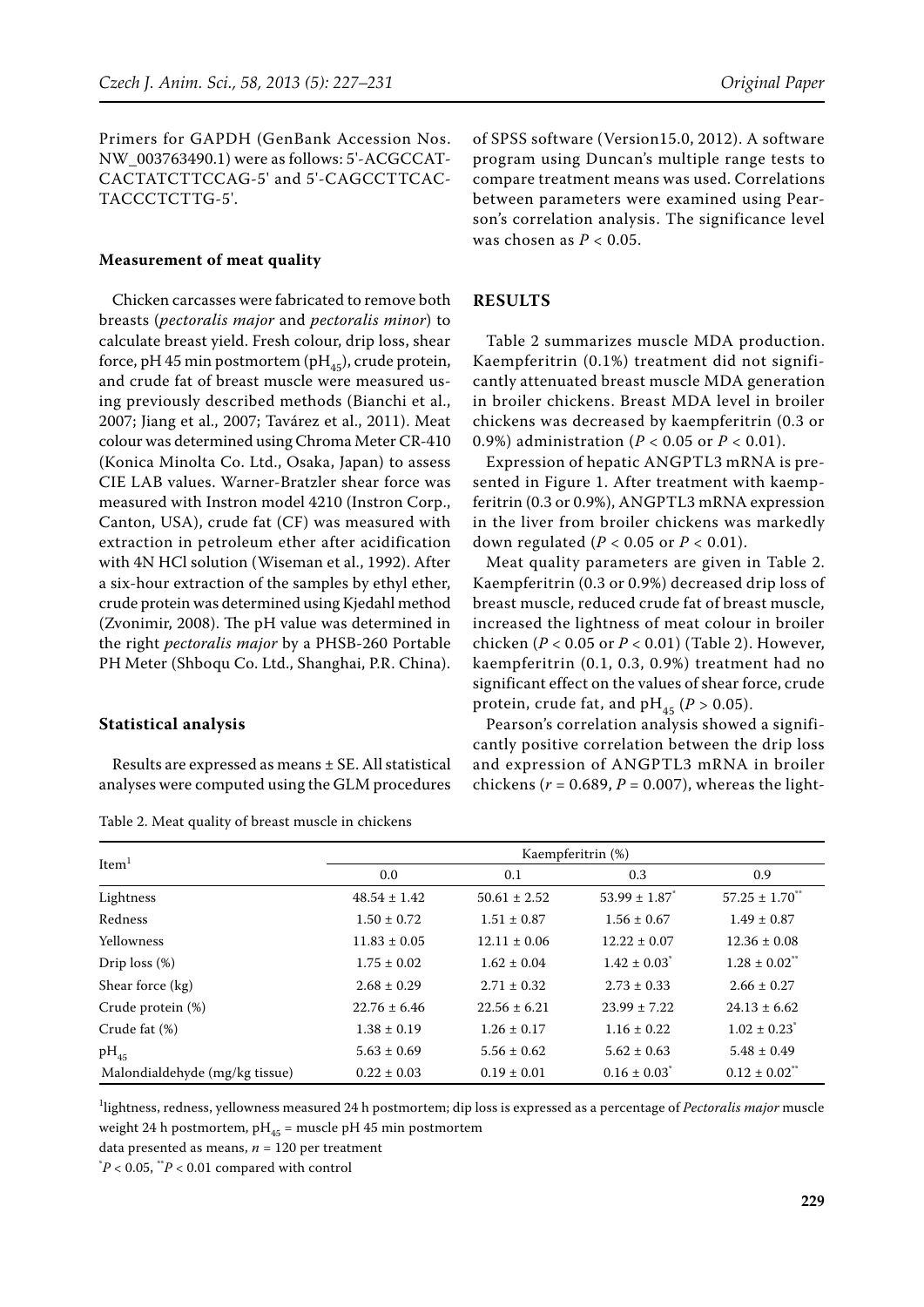

Figure 1. Effect of kaempferitrin on ANGPTL3 mRNA expression

ANGPTL3 = Angiopoietin-like protein 3, GAPDH = Glyceraldehyde 3-phosphate dehydrogenase. Values are mean ± SE, *n* = 60. Compared with control, \**P* < 0.05, \*\**P* < 0.01

ness of meat colour was inversely correlated with expression of ANGPTL3 mRNA ( $r = -0.512$ ,  $P =$ 0.004).

# **DISCUSSION**

Meat quality is dependent on its fat content and composition. Much fat deposition can depress feed efficiency in poultry (Jiang et al., 2007). Here we showed that mRNA expression of ANGPTL3 was decreased concomitantly with decreased breast muscle crude fat in broiler chickens; there was a positive correlation between the drip loss and expression of ANGPTL3 mRNA, whereas the lightness of meat colour was inversely correlated with expression of ANGPTL3 mRNA. Similar to this, feeding high-fat/high-calorie diet to ANGPTL3-null mice reduces epididymal adipose tissue weight (Fujimoto et al., 2004; Feng et al., 2006). Hepatic ANGPTL3 mRNA in white adipose tissue is higher in genetically obese pigs than in their lean counterparts (Feng et al., 2006). These findings supported the hypothesis that increased expression of ANGPTL3 promotes fat deposition to impair meat quality.

Meat quality of animals can be impaired by oxidative stress. On the one hand, dietary oxidized oil induces oxidative stress in live birds, increases lipid and protein oxidation, and increases drip loss in broiler breast muscles (Zhang et al., 2011). Our results showed that MDA level was decreased accompanied by increased fresh colour and decreased drip loss in broiler chicken muscle. On the other hand, antioxidants can improve meat quality. Vitamin E prevents lipid deterioration in meat (Bartov and Bornstein, 1997). Apple polyphenol decreases cholesterol in meat (Rehfeldt et al., 2007). Supplemental daidzein increases the proportion of fasttwitch glycolytic fibres in semitendinosus muscle of pregnant sows (Oshida et al., 2002). Moreover, a high oxidative stability of muscle-based foods is crucial for delaying or avoiding development of rancid products or warmed-over flavour (Jiang et al., 2007).

Kaempferitrin is a natural antioxidant product. It is notable that kaempferitrin administration increased the lightness of meat colour, and decreased drip loss concomitantly with decreased expression of ANGPTL3 mRNA and breast muscle MDA level and breast muscle crude fat in broiler chickens. ANGPTL3 is transcriptionally regulated by liver X receptors. Oxidative stress limits cholesterol outflow by inhibiting its gene expression (Marcil et al., 2006). Antioxidant drug probucol can decrease the level of ANGPTL3 (Moon et al., 2007). It is probable that kaempferitrin decreased expression of ANGPTL3 by inhibiting lipid peroxidation, which in turn resulted in the beneficial effect of kaempferitrin on meat quality. These findings support the hypothesis that the beneficial effect of kaempferitrin on meat quality is related to decrease ANGPTL3 gene expression by inhibiting of lipid peroxidation.

# **CONCLUSION**

The present results suggest that kaempferitrin improves meat quality by decreasing expression of ANGPTL3 in broiler chickens.

# **REFERENCES**

- Bartov I., Bornstein S. (1997): Stability of abdominal fat and meat of broilers: the interrelationship between the effects of dietary fat and vitamin E supplements. British Poultry Science, 18, 59–68.
- Bianchi M., Petracci M., Sirri F., Folegatti E., Franchini A., Meluzzi A. (2007): The influence of the season and market class of broiler chickens on breast meat quality traits. Poultry Science, 6, 959–963.
- de Sousa E., Zanatta L., Seifriz I., Creczynski-Pasa T.B., Pizzolatti M.G., Szpoganicz B. (2004): Hypoglycemic effect